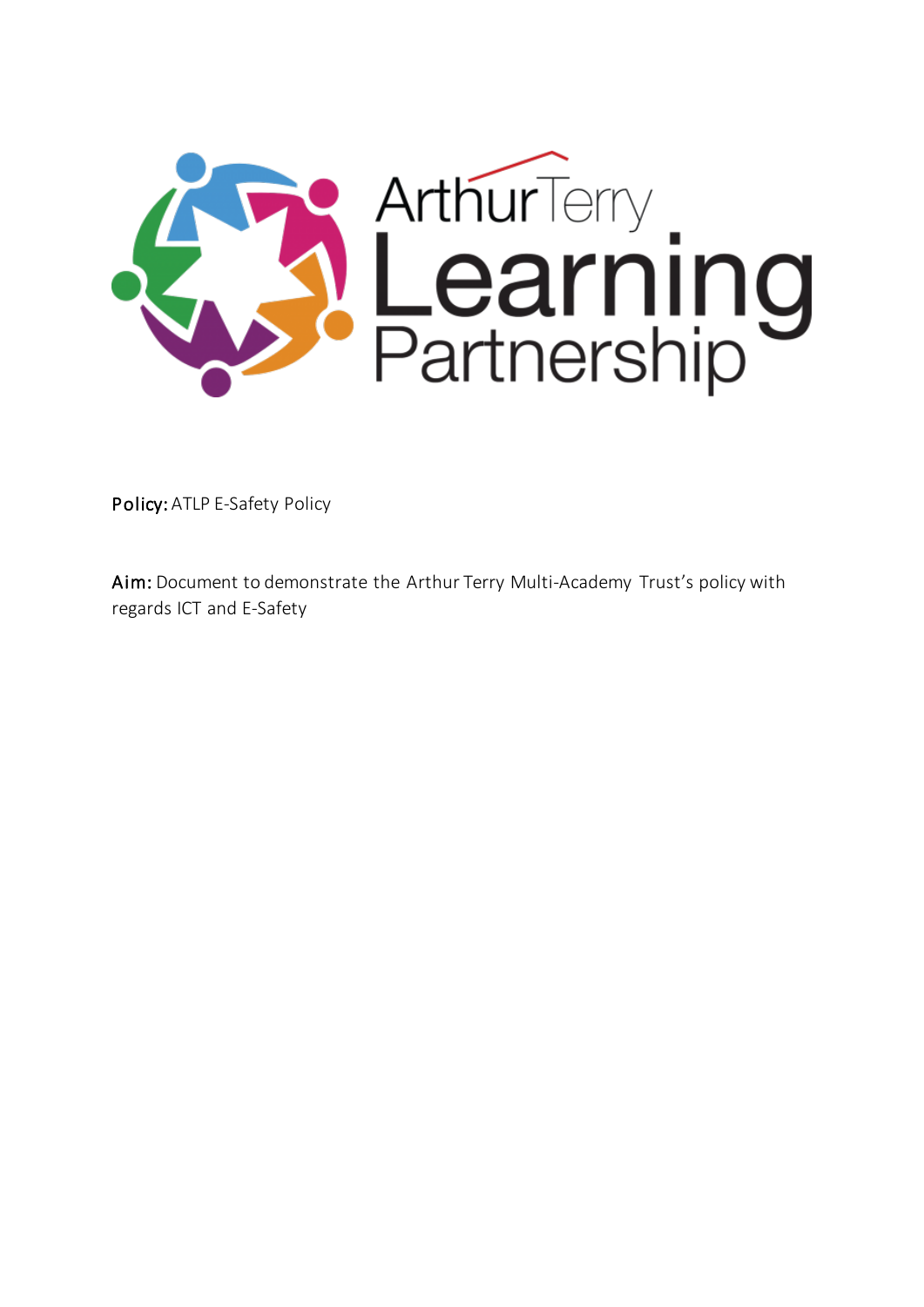## Document Control

| Author/Contact:         | ATLP IT Strategy Group /                                                                                                                                                                                                                                                   |                |
|-------------------------|----------------------------------------------------------------------------------------------------------------------------------------------------------------------------------------------------------------------------------------------------------------------------|----------------|
|                         | michelle.doughty@atlp.org.uk                                                                                                                                                                                                                                               |                |
|                         | claire.cheswick@atlp.org.uk                                                                                                                                                                                                                                                |                |
| Document Reference:     | E-Safety Policy                                                                                                                                                                                                                                                            |                |
| Version                 | 0.1                                                                                                                                                                                                                                                                        |                |
| Status                  | Final                                                                                                                                                                                                                                                                      |                |
| <b>Publication Date</b> | February 2020                                                                                                                                                                                                                                                              |                |
| <b>Related Policies</b> | School policies -<br>Anti-Bullying Policy, Behaviour Policy and Home<br>School Agreement, relevant Marking and<br>Assessment/Feedback Policies<br>ATLP Policies - Staff Acceptable Use Policy, Student<br>Acceptable Use Policy, Complaints Policy,<br>Safeguarding Policy |                |
| Review Date             | September 2022<br><b>Biennial review</b>                                                                                                                                                                                                                                   |                |
| Approved/Ratified By    | <b>Trust Board</b>                                                                                                                                                                                                                                                         | Date: 3/2/2020 |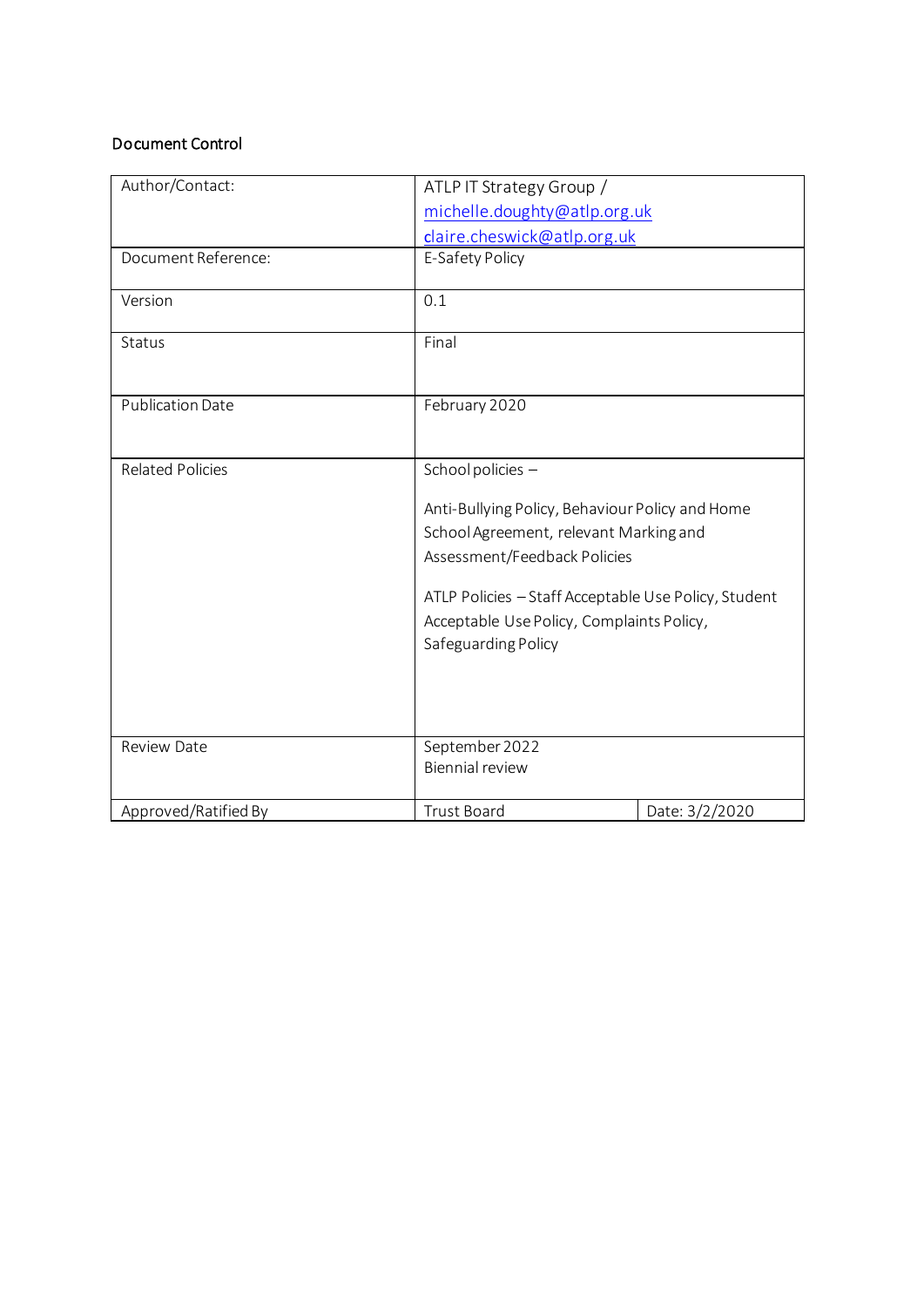# 1. Introduction

The Arthur Terry Learning Partnership (ATLP) ICT services:

- Contributeto high quality teaching and learning
- Enables effective tracking, target setting and the management of intervention strategies
- Enables focused assessment
- Supports effective internal and external communication

However, there are inherent dangers of using this powerfultool in a school environment. It is therefore essential that schools create a safe ICT learning environment that includes three main elements:

- An effective range of technological tools
- Policies and procedure to describe and maintain the acceptable use of the schools ICT services and facilities with clear roles and responsibilities
- A comprehensive e-Safety education programme for students, staff and parents.

The e-Safety Policy has been written in accordance with our vision for the ATLP and is supported by the following school policies:

Anti-Bullying Policy, Behaviour Policy and Home School Agreement, Safeguarding Policy, Complaints Procedure and relevant Marking and Assessment/Feedback Policies

2. Key Principles

The ATLP has a number of key principles that apply to teaching and learning from and ICT and E-Safety perspective:

- All students should be able to learn in a safe environment and should not be exposed to inappropriate materials or cyber-bullying
- All staff are responsible for promoting and supporting safe behaviours in their classrooms and following the ATLP's e-Safety policy
- There is a 'No Blame' culture so students feel able to report any bullying, abuse or inappropriate materials for investigation.
- 3. Aims

The ATLP has a number of key aims that apply to teaching and learning from and ICT and E-Safety perspective:

- To ensure students can learn in a safe and secure environment, in and out of school
- To minimise the risk of student exposure to inappropriate material or cyber-bullying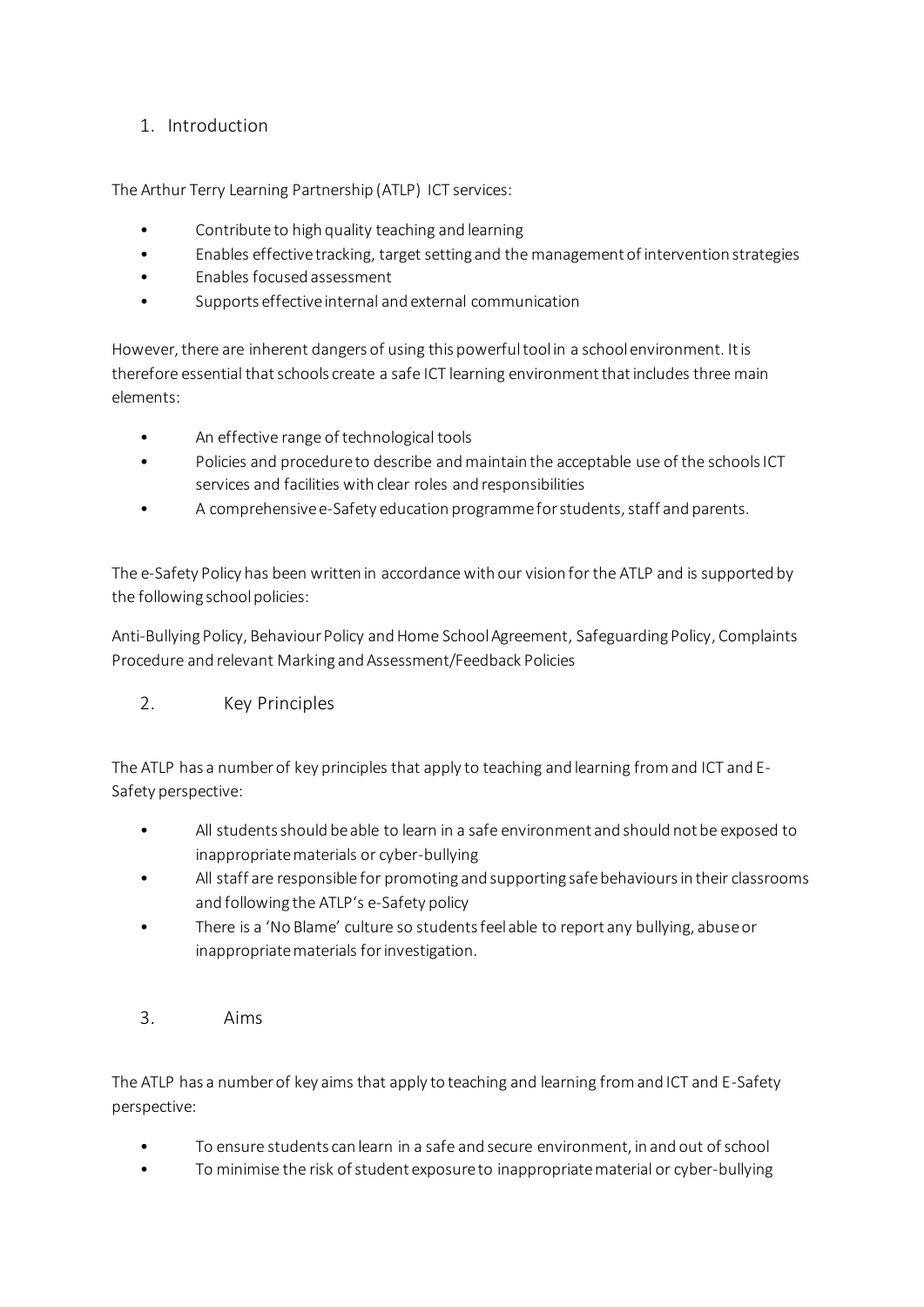- To develop secure practice for students when communicating electronically
- To develop student self-responsibility when communicating electronically
- To ensure consistent good practice for staff when communicating electronically
- To ensure all staff are aware of issues relating to e-Safety
- To provide information, advice and guidance for parents/carers on the use of new technologies.

## 4. Roles and Responsibilities

## Trust Board

• Ensures that the e-Safety Policy is implemented, monitored and reviewed

## ICT Strategy Group

- Ensure, along with the Trust Board, that the e-Safety Policy is implemented, monitored and reviewed.
- Ensure that all staff are aware of their responsibilities under the policy and are given appropriate training and support so that they can fulfil their responsibilities
- Ensure that issues of e-Safety, including cyber-bullying, areaddressed within the curriculum

### ATLP Safeguarding Staff

- Ensure that the Trust remains 'up to date' with e-Safety issues and guidance through organisations such The Child Exploitation and Online Protection (CEOP)
- Ensure that each Head teacher is updated as necessary, including being aware of local and national guidance on e-Safety and they are updated at least annually on policy developments

#### ATLP ICT Service

- Ensure the Trust Network is safe and secure for all groups consistent application of protocols and management and development of software
- Advise ICT Strategy Group on e-Safety issues/technology

## Teachers/Tutors/mentors/teaching assistants

- Responsible for promoting and supporting safe behaviours in their classrooms and following school e-Safety procedures
- 5. The Trust ICT System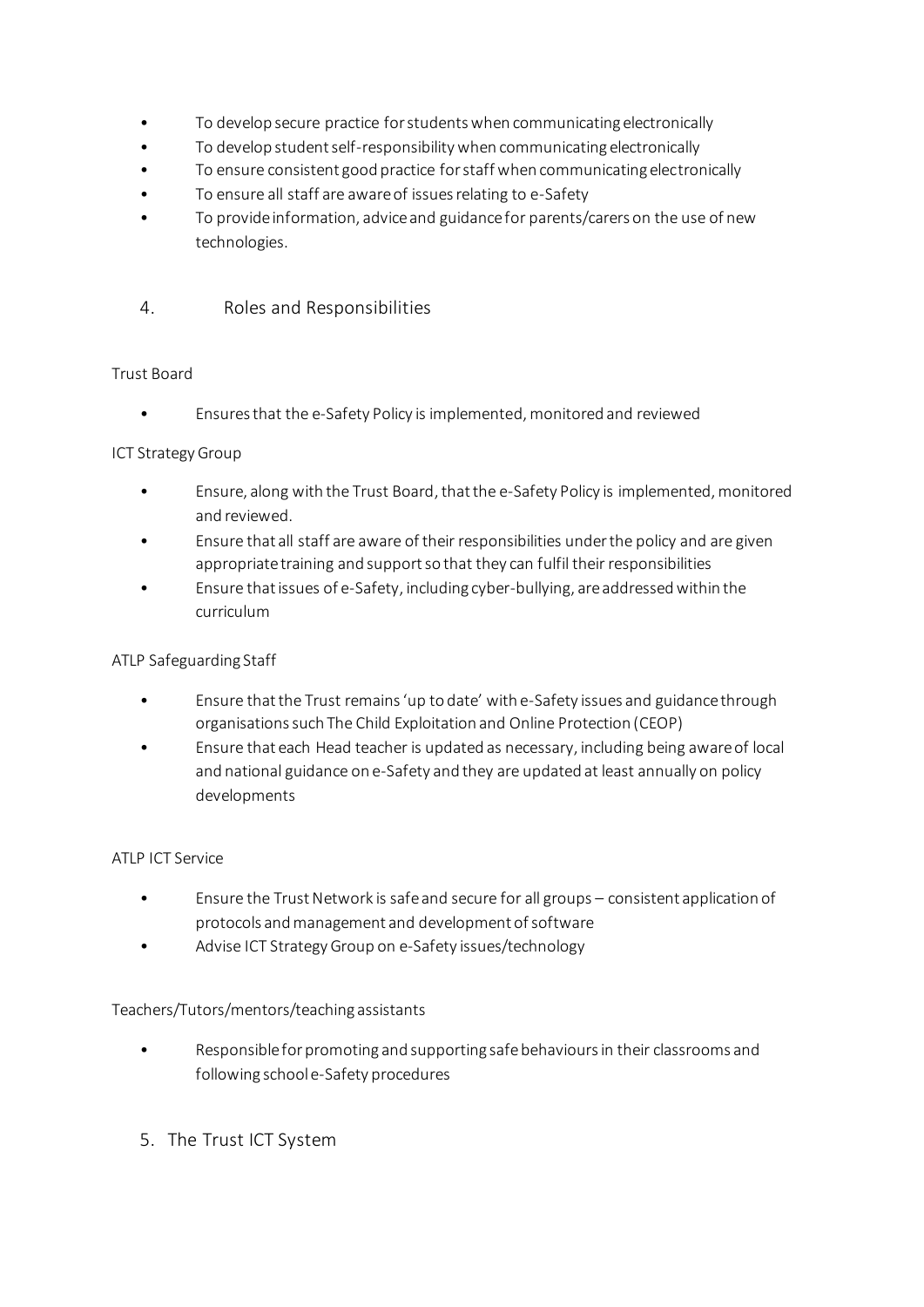The security of the Trust ICT System is maintained by:

- Ensuring its health through appropriate management of appropriate security services (e.g. Anti-virus Service).
- Ensuring it is 'healthy' though robust monitoring of network use.
- Ensuring the ICT Team is up-to-date with providers services for security.
- Ensuring that the filtering methods are effective in practice and that access to any website considered inappropriate by staff is removed immediately.
- Using individual log-ins for students and all other users.
- Never sending personal data over the Internet unless it is encrypted or otherwise secured.
- Ensuring students only publish within appropriately secure learning environments such as their own closed secure log-in or Office 365.

## 6. The Internet

The ATLP recognisesthat access to the Internet is an invaluable learning tool and is vital for effective communication. Safety and security risks are minimised through:

- The supervision of students using the Internet within school at all times, as far as is reasonable, and vigilance in learning resource areas where students have more flexible access.
- The use of internal filtering systems which block sites that fall into categories such as pornography, race hatred, gaming, other sites of an illegal nature.
- Effective planning Internet use is matched to students' ability.
- Informing users that Internet use is monitored in the Acceptable Use Policy, and as part of our student induction processin ICT lessons.
- Informing staff and students that that they must report any failure of the filtering systems directly to the ATLP ICT Service.
- Blocking all social networking sites except those that are part of an educational network .
- Only using approved 'Blogging' or discussion sites.
- Require students (and their parent/carer) to individually sign an ATLP Acceptable Use Policy, which is used as part of the teaching programme. A copy is kept on file, and this ensures parents provide consent for students to use the Internet, as well as other ICT technologies, as part of the e-safety acceptable use agreement form at time of their child's entry to the school.
- Requiring allstaff are made aware of the ATLP Acceptable Use policy and that on signing their terms and conditions of employment they agree to comply with its contents.
- Ensuring all users know and understand what the 'rules of appropriate use' are and what sanctions result from misuse.
- Maintaining a record of any cyber-bullying or inappropriate behaviour (the e-Safety Log and the Behaviour Log) and act to deal with the perpetrators of this behaviour.
- Making information on reporting offensive materials, abuse/bullying etc. available for students, staff and parents.
- Immediately referring any material suspected of being illegal to the Police.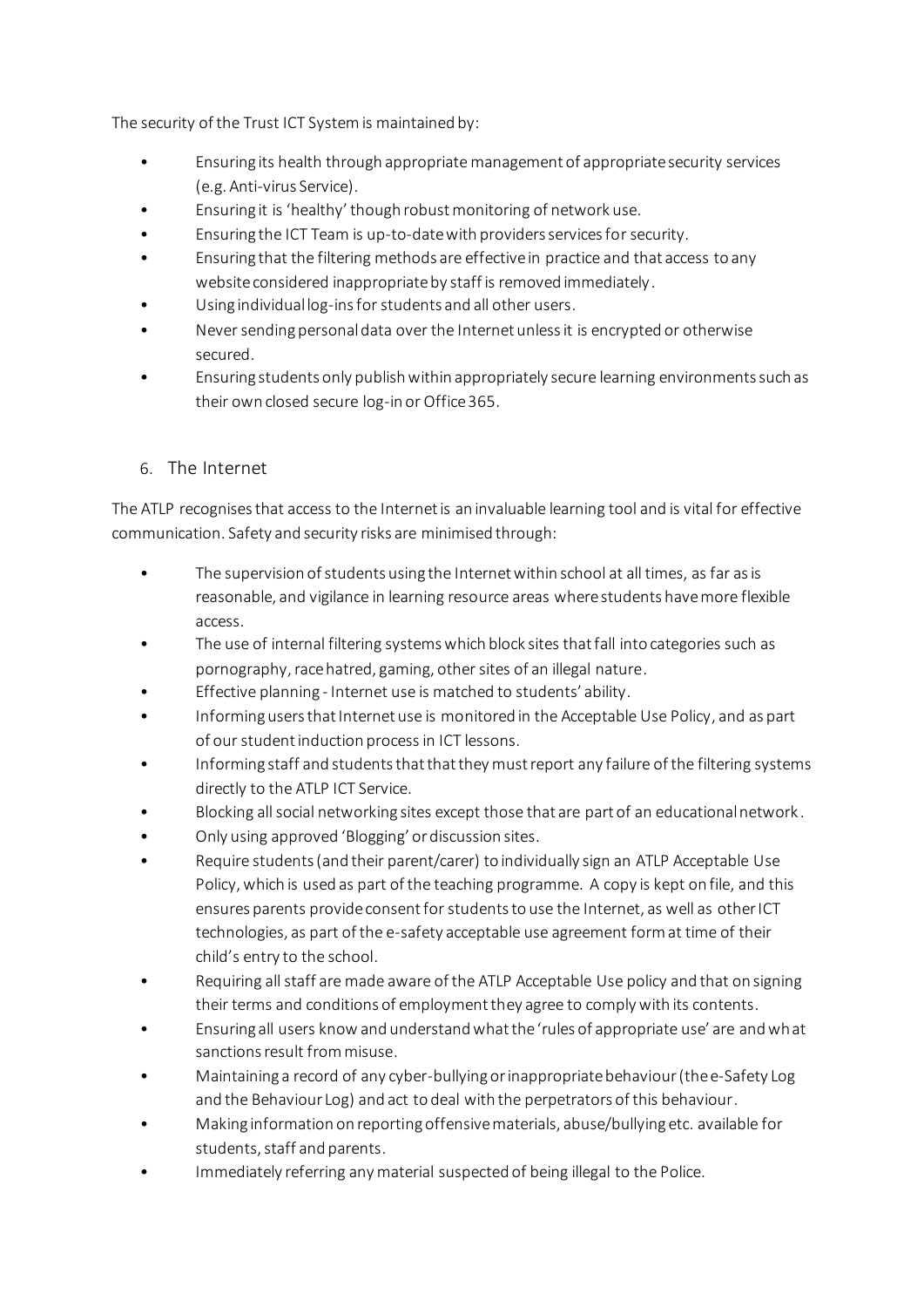- Establishing that email and Internet use is not private and the schoolsreserve the right to monitor all emails and Internet usage involving the school's IT facilities and/or services.
- Allocating an email account through one of the Trust domains enabling them to access their email from school and at home.
- Ensuring staff do not communicate with students via their personal email accounts or through their personal social networking site account (e.g. Facebook, Twitter etc.).
- Ensuring staff only communicate with students via their designated School email account.
- Ensuring staff do not attempt to use their personal social networking site(s) in school.
- Ensuring staff do not communicate with, or have details of, students on their personal social networking account or any other electronic device.
- Ensuring that staff should not have student contact details on their personal mobile phones; except for the specific duration of a school trip/visit.
- Ensuring that student details are always taken from the MIS system, and any new contact details obtained being passed to the school office for updating as may be appropriate.
- Making students aware of the risks and issues associated with communicating through email and to have strategies to deal with inappropriate emails, as part of the school's e-Safety and anti-bullying education programme.

# 7. Digital and Video Images

To prevent the inappropriate use of images of students within the ATLP the following is observed:

- Due to the new GDPR Regulations, images of students will only be used if consent has been provided by either the parent/carer or student themselves (this is dependent on whether the student is age 12/13 years). No images of students will be used on any external site if written consent has not been provided.
- Photographs published on the Internet will only have names if consent has been provided.
- Digital images /video of students are stored securely on ATLP approved systems and devices only.
- Students' names are not used when saving images in the file names or in the <ALT> tags when publishing to the school Website.
- Head Teachers take overall editorial responsibility for the website but delegate the operational day to day management to a named individual to ensure content is accurate and quality of presentation is maintained.
- Uploading of information is delegated to individuals responsible for specified areas.
- The Trust and each school's website comply with the Ofsted guidelines.
- Where other's work is published or linked to, the school credits the sources used and state clearly the author's identity or status.
- The point of contact on the Website is each school's main address and telephone number. Home information or individual private email identities will not be published.
- Staff are made aware of the Acceptable Use Policy.
- Students are taught to be aware of the possible wide range of audiences and how images can be abused in their e-Safety education programme.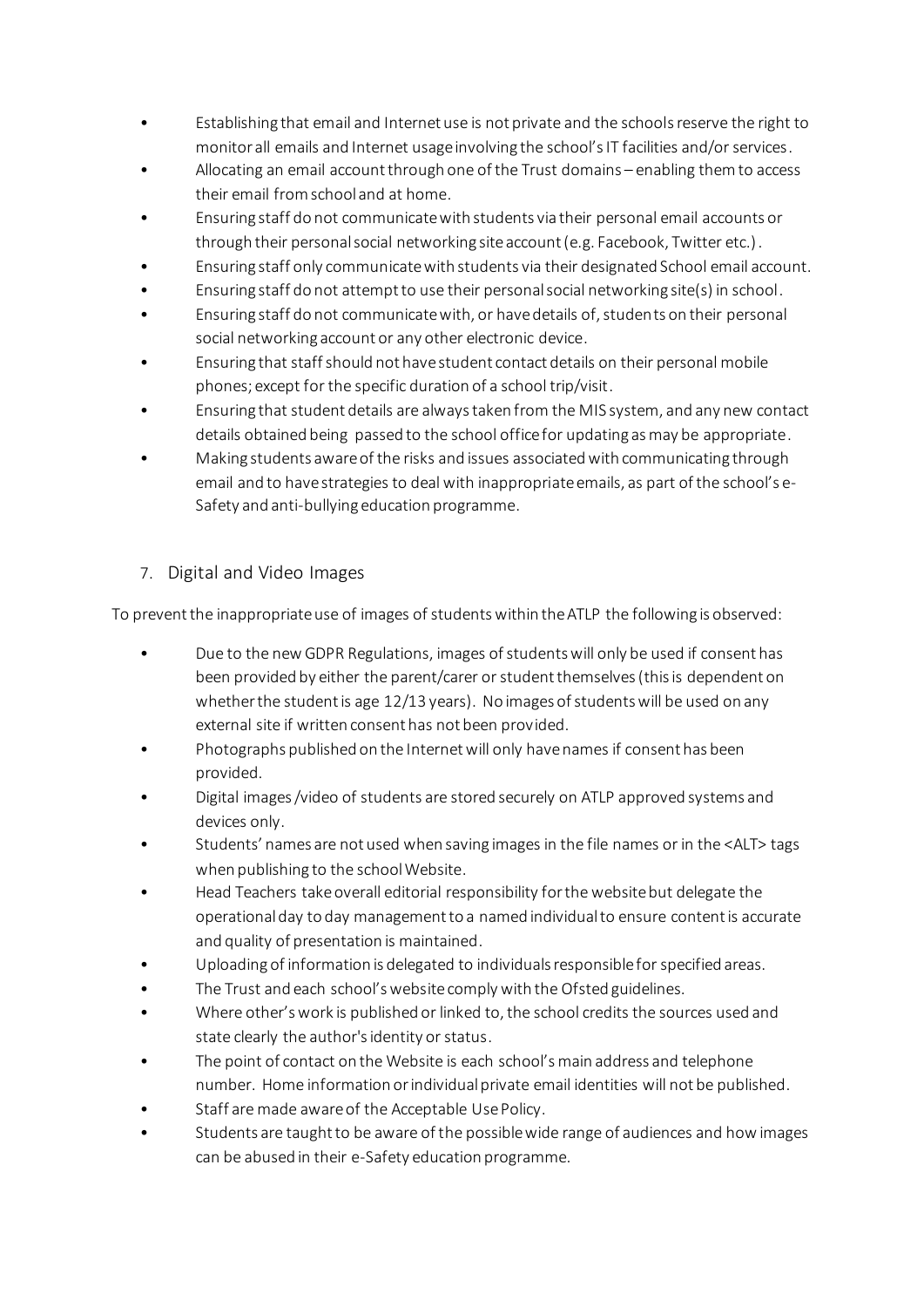# 8. Cyber Bullying

The use of the Internet, text messages, email, video or audio to bully another student or member of staff will not be tolerated. Bullying can be done verbally, in text or images e.g. graffiti, text messaging, Email or postings on websites.

'Cyber bullying' is a form of bullying via communication technology like text messages, email or websites. It takes many forms - sending threatening or abusive text messages or email, personally or anonymously, making insulting comments about someone on a website, social networking site (e.g. Facebook) or online diary (blog/Twitter), making, or sharing, derogatory or embarrassing videos of someone via mobile phone or Email (such as 'Happy Slappy' videos).

It should be noted that the use of ICT to bully could be against the law. Abusive language or images used to bully, harass or threaten another, whether spoken or written (through electronic means), may be libellous and contravene the Harassment Act 1997 or the Telecommunications Act 1984.

The nature and consequences of cyber-bullying are addressed through the curriculum. A range of strategies are recommended to support someone who is the victim of cyber-bullying.

# 9. Monitoring Arrangements

Appropriate monitoring arrangements in relation to all Internet, email and related services and facilities that it provides are in place and the Trust will apply these monitoring arrangements to all users. These arrangements may include checking the contents of, and in some instances recording, email messages for the purpose of:

- Establishing the existence of facts relevant to schools within the ATLP
- Ascertaining or demonstrating standards which ought to be achieved by those using the facilities
- Preventing or detecting crime
- Investigating or detecting unauthorised use of email facilities
- Ensuring effective operation of email facilities
- Determining if communications are relevant to the School, for example where an employee or student is off sick or on holiday.

The Trust may, at its discretion, apply automatic message monitoring, filtering and rejection systems as appropriate, and deny transmission of messages with content that is unacceptable in the terms of this Policy.

These monitoring arrangements will operate on a continual and continuing basis, with the express aim of monitoring compliance with the provisions of the school's e-Safety Policy and for the purposes outlined above as permitted by The Telecommunications (Lawful Business Practice) (Interception of Communications) Regulations 2000.

The Trust will arrange for an appropriate disclaimer to be appended to all email messages that are sent to external addresses from the school, in order to provide necessary legal protection.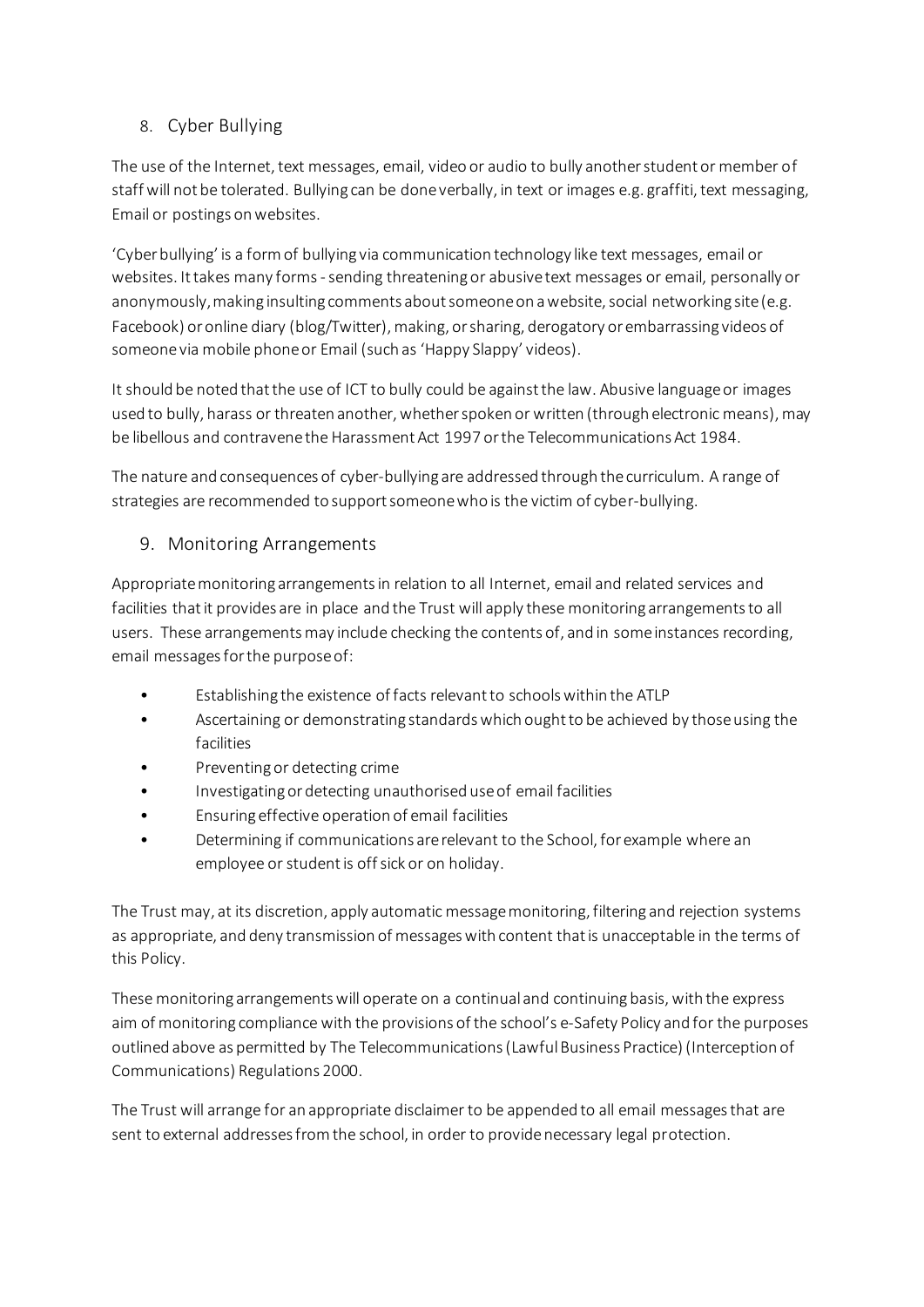## 10. e-Safety Education

### Students

An e-Safety programme is provided for all students on

- How to stay safe
- Social media
- Cyber bullying

At all Key Stages e-Safety forms a component of the assemblies.

### 10.2 Staff

All staff are required to read the e-Safety Policy and the Acceptable Use Policy. E-Safety updates are circulated when received

### 10.3 Parents/Carers

E-Safety Information is provided for parents. Advice and guidance can also be accessed via the Trust **Websites** 

## 11. e-Safety Complaints

### 11.1 Role of School

Complaints should be dealt with in accordance with the ATLP Complaints Procedure. Complaints of cyber-bullying are dealt with in accordance with our Anti-Bullying Policy.

Complaints related to safeguarding are dealt with in accordance with the ATLP Safeguarding Policy.

The schools take all reasonable precautions to ensure e-Safety. However, owing to the international scale and linked nature of Internet content, the availability of mobile technologies and speed of change, it is not possible to guarantee that unsuitable material will never appear on a schools computer or mobile device. The schools cannot accept liability for material accessed, or any consequences of Internet access or ICT usage.

## 11.2 Investigation of Complaints

The school will investigate complaints received from both internal and external sources, about any unacceptable use of ICT that involves the school IT facilities.

External complaints will be addressed with reference to our Complaints Policy.

The investigation of facts of a technical nature, e.g. to determine the source of an offending email message, will be undertaken by the ATLP Operations & Estates and IT Team, in conjunction with other departments as appropriate.

Where there is evidence of a criminal offence, consideration will be given to whether the issue will be reported to the police for them to take appropriate action. The schools will co-operate with the police and other appropriate external agencies as required in the investigation of alleged offences.